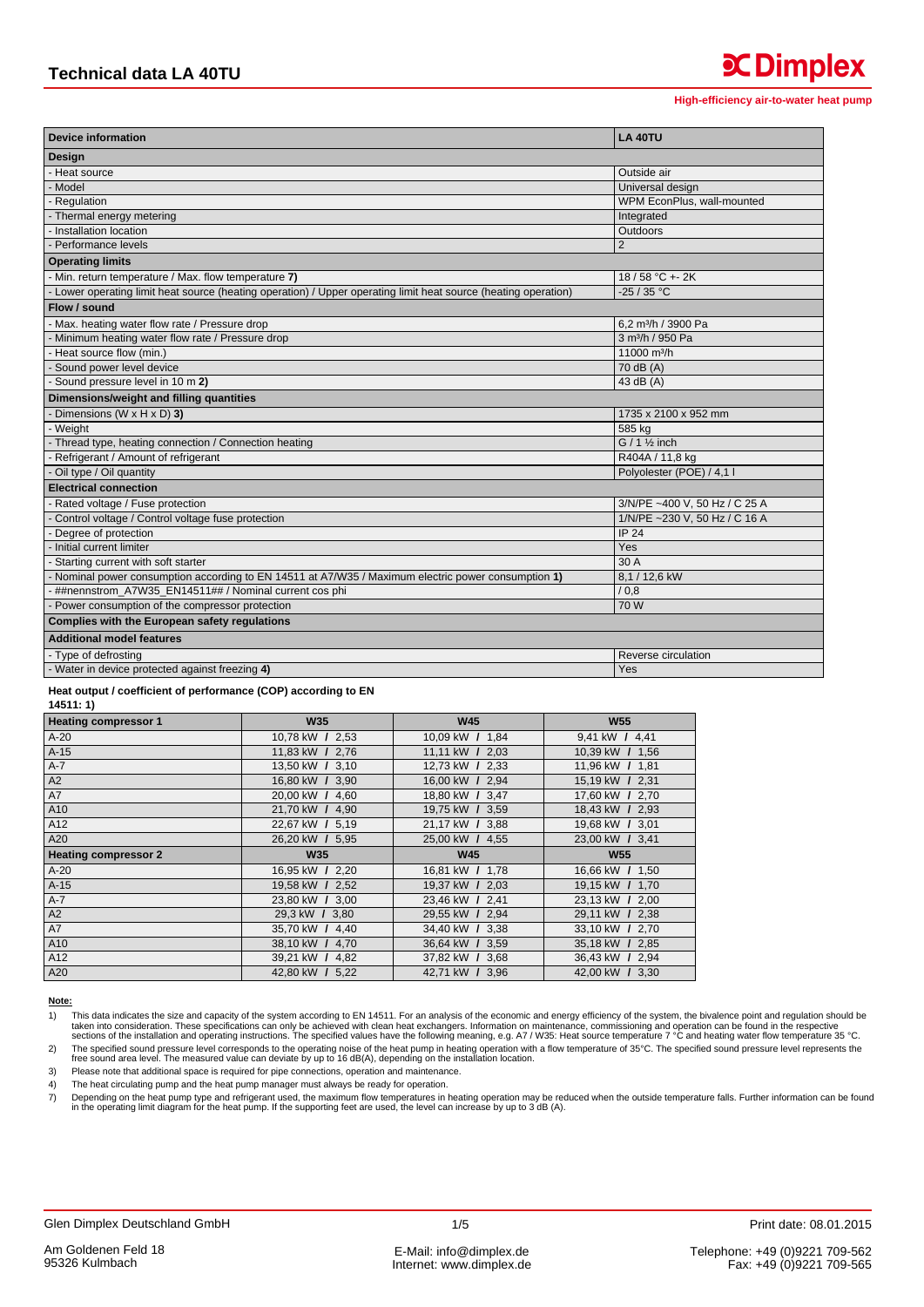High-efficiency air-to-water heat pump

**CDimplex** 



Glen Dimplex Deutschland GmbH

E-Mail: info@dimplex.de Internet: www.dimplex.de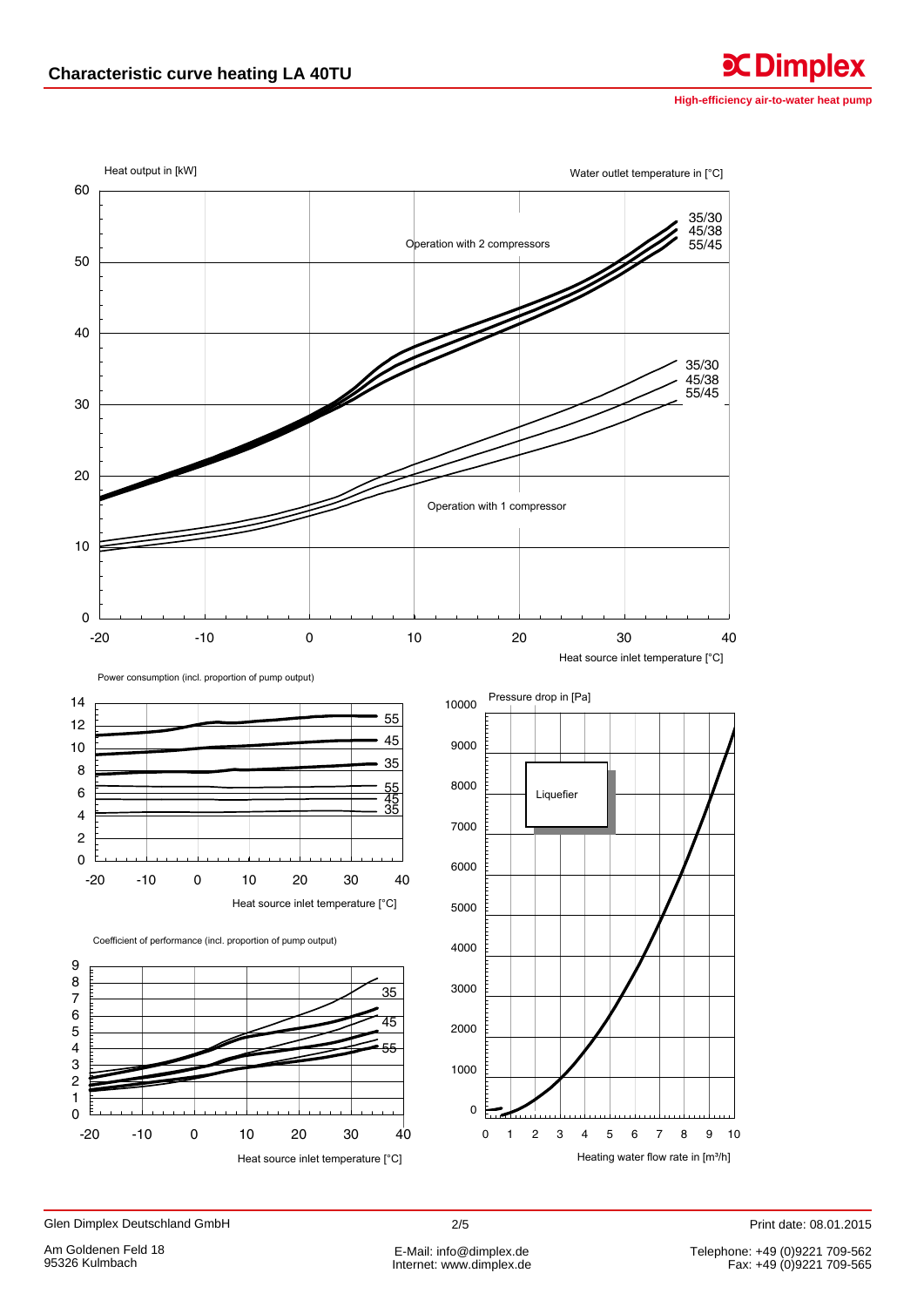**High-efficiency air-to-water heat pump** 

**C**Dimplex

75 70 65 60 55 50 45 40 35 30 25 20 15 -30 -25 -20 -15 -10 -5 0 5 10 15 20 25 30 35 40 45 Heat source inlet temperature [°C]

Heating water temperature [°C]

Note:

The maximum possible flow temperature and the operating limits vary by +- 2K due to component tolerances.

The minimum volume flow specified in the device information must be ensured at the lower operating limit.

In mono energy operating mode with the heating element activated, the maximum flow temperature increases by approximately 3K.

Internet: www.dimplex.de

Print date: 08.01.2015

Fax: +49 (0)9221 709-565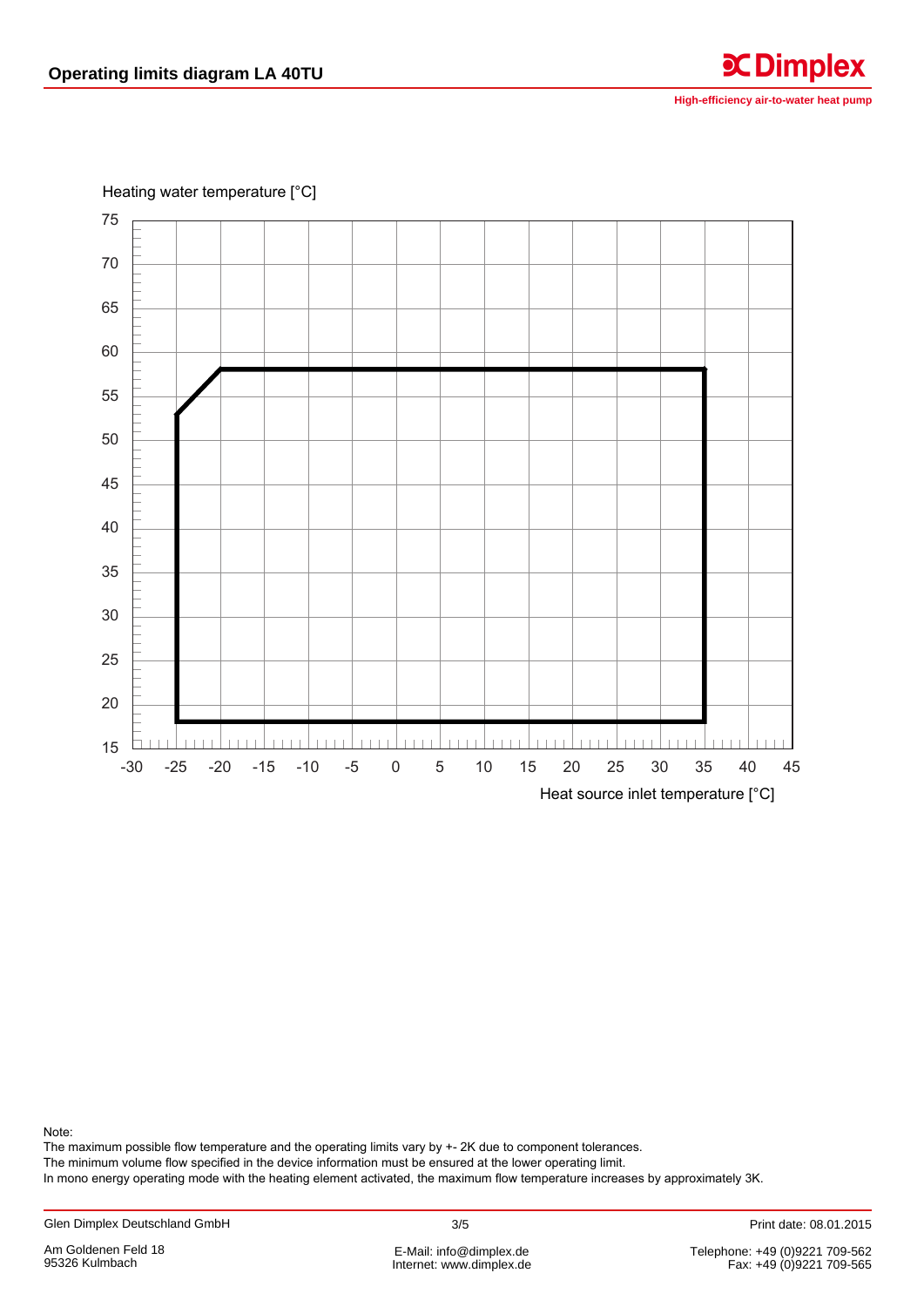High-efficiency air-to-water heat pump

**CDimplex** 



 $4/5$ 

 $(2.6)$ 

Print date: 08.01.2015